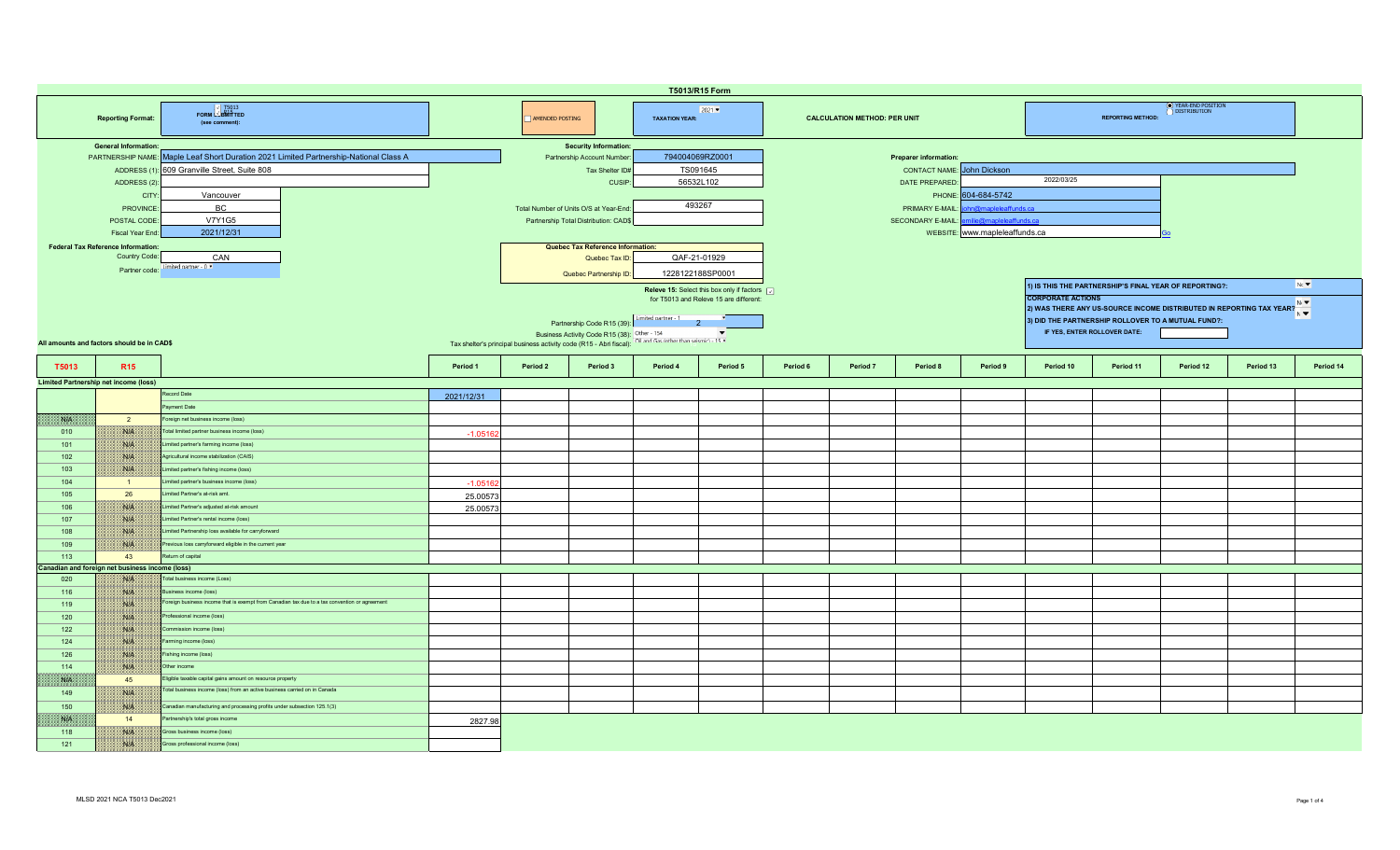| T5013                        | <b>R15</b>                                                                    |                                                                                                 | Period 1 | Period 2 | Period 3 | Period 4 | Period 5 | Period 6 | Period 7 | Period 8 | Period 9 | Period 10 | Period 11 | Period 12 | Period 13 | Period 14 |
|------------------------------|-------------------------------------------------------------------------------|-------------------------------------------------------------------------------------------------|----------|----------|----------|----------|----------|----------|----------|----------|----------|-----------|-----------|-----------|-----------|-----------|
| 123                          | <b>NGEN</b>                                                                   | Gross commission income (loss)                                                                  |          |          |          |          |          |          |          |          |          |           |           |           |           |           |
| 125                          | 1808.                                                                         | Gross farming income (loss)                                                                     |          |          |          |          |          |          |          |          |          |           |           |           |           |           |
| 127                          | NIA                                                                           | Gross fishing income (loss)                                                                     |          |          |          |          |          |          |          |          |          |           |           |           |           |           |
|                              | >>> Canadian and foreign net business income (loss) - Jurisdiction Allocation |                                                                                                 |          |          |          |          |          |          |          |          |          |           |           |           |           |           |
| $\blacktriangledown$         |                                                                               |                                                                                                 |          |          |          |          |          |          |          |          |          |           |           |           |           |           |
| $\blacktriangledown$         |                                                                               |                                                                                                 |          |          |          |          |          |          |          |          |          |           |           |           |           |           |
| $\blacktriangledown$         |                                                                               |                                                                                                 |          |          |          |          |          |          |          |          |          |           |           |           |           |           |
| $\blacktriangledown$         |                                                                               |                                                                                                 |          |          |          |          |          |          |          |          |          |           |           |           |           |           |
| $\blacktriangledown$         |                                                                               |                                                                                                 |          |          |          |          |          |          |          |          |          |           |           |           |           |           |
| $\blacktriangledown$         |                                                                               |                                                                                                 |          |          |          |          |          |          |          |          |          |           |           |           |           |           |
| $\blacktriangledown$         |                                                                               |                                                                                                 |          |          |          |          |          |          |          |          |          |           |           |           |           |           |
|                              | Canadian and foreign investments and carrying charges                         |                                                                                                 |          |          |          |          |          |          |          |          |          |           |           |           |           |           |
| 110                          | 3 <sup>2</sup>                                                                | Canadian and foreign net rental income (loss)                                                   |          |          |          |          |          |          |          |          |          |           |           |           |           |           |
| $-111$                       | $\overline{4}$                                                                | oreign net rental income (loss)                                                                 |          |          |          |          |          |          |          |          |          |           |           |           |           |           |
| 112                          | NB                                                                            | Foreign net rental income that is exempt from Canadian tax due to a tax convention or agreement |          |          |          |          |          |          |          |          |          |           |           |           |           |           |
| 117                          | ma.                                                                           | Gross Canadian and foreign rental income                                                        |          |          |          |          |          |          |          |          |          |           |           |           |           |           |
|                              |                                                                               |                                                                                                 |          |          |          |          |          |          |          |          |          |           |           |           |           |           |
| 128                          | 7                                                                             | nterest from Canadian sources                                                                   | 0.00573  |          |          |          |          |          |          |          |          |           |           |           |           |           |
| 146                          | $\overline{7}$                                                                | Other investment income                                                                         |          |          |          |          |          |          |          |          |          |           |           |           |           |           |
| $128 + 146$                  | Total of 7                                                                    |                                                                                                 | 0.00573  |          |          |          |          |          |          |          |          |           |           |           |           |           |
| 129                          | 6B                                                                            | Actual amount of dividends (other than eligible dividends)                                      |          |          |          |          |          |          |          |          |          |           |           |           |           |           |
| 132                          | 6A                                                                            | Actual amount of eligible dividends                                                             |          |          |          |          |          |          |          |          |          |           |           |           |           |           |
| 135                          | 8                                                                             | oreign dividend and interest income                                                             |          |          |          |          |          |          |          |          |          |           |           |           |           |           |
| 137                          | 13                                                                            | Business investment loss                                                                        |          |          |          |          |          |          |          |          |          |           |           |           |           |           |
| 145                          | 15B                                                                           | Dividend rental arrangement compensation payments                                               |          |          |          |          |          |          |          |          |          |           |           |           |           |           |
| 210                          | <b>15A</b>                                                                    | Total carrying charges                                                                          |          |          |          |          |          |          |          |          |          |           |           |           |           |           |
|                              |                                                                               | >>> Canadian and foreign investments and carrying charges - Jurisdiction allocation             |          |          |          |          |          |          |          |          |          |           |           |           |           |           |
| $\blacktriangledown$         |                                                                               |                                                                                                 |          |          |          |          |          |          |          |          |          |           |           |           |           |           |
| $\blacktriangledown$         |                                                                               |                                                                                                 |          |          |          |          |          |          |          |          |          |           |           |           |           |           |
| $\blacktriangledown$         |                                                                               |                                                                                                 |          |          |          |          |          |          |          |          |          |           |           |           |           |           |
| $\blacktriangledown$         |                                                                               |                                                                                                 |          |          |          |          |          |          |          |          |          |           |           |           |           |           |
| $\blacktriangledown$         |                                                                               |                                                                                                 |          |          |          |          |          |          |          |          |          |           |           |           |           |           |
| $\blacktriangledown$         |                                                                               |                                                                                                 |          |          |          |          |          |          |          |          |          |           |           |           |           |           |
| ther amounts and information |                                                                               |                                                                                                 |          |          |          |          |          |          |          |          |          |           |           |           |           |           |
| 030                          | XVIX.                                                                         | Total capital gain (loss)                                                                       |          |          |          |          |          |          |          |          |          |           |           |           |           |           |
| 151                          | 10                                                                            | Capital gains (losses) [R15: used to calculate the deduction]                                   |          |          |          |          |          |          |          |          |          |           |           |           |           |           |
| 151                          | 12                                                                            | Capital gains (losses) [R15: not used to calculate the deduction]                               |          |          |          |          |          |          |          |          |          |           |           |           |           |           |
| 159                          | 11                                                                            | Capital gains reserve                                                                           |          |          |          |          |          |          |          |          |          |           |           |           |           |           |
| 040                          | 5 <sub>5</sub>                                                                | Capital cost allowance                                                                          |          |          |          |          |          |          |          |          |          |           |           |           |           |           |
| SVN.                         | 9                                                                             | atronage dividends from a cooperative                                                           |          |          |          |          |          |          |          |          |          |           |           |           |           |           |
| SSB.                         | 16                                                                            | Quebec income tax withheld at source                                                            |          |          |          |          |          |          |          |          |          |           |           |           |           |           |
| ma                           | 34                                                                            | R15: Exploration expenses - Northern Quebec                                                     |          |          |          |          |          |          |          |          |          |           |           |           |           |           |
| 38.14                        | 21B                                                                           | nvestment tax credit (R15 only: Other Property)                                                 |          |          |          |          |          |          |          |          |          |           |           |           |           |           |
| <b>SAFE</b>                  | 24A                                                                           | Member Corp's share of debt                                                                     |          |          |          |          |          |          |          |          |          |           |           |           |           |           |
| S.B                          | 24B                                                                           | Member Corp's share of qualified property                                                       |          |          |          |          |          |          |          |          |          |           |           |           |           |           |
| <b>SALE</b>                  | <b>24C</b>                                                                    |                                                                                                 |          |          |          |          |          |          |          |          |          |           |           |           |           |           |
|                              |                                                                               | Member Corp's share of total assets                                                             |          |          |          |          |          |          |          |          |          |           |           |           |           |           |
| <b>Site</b>                  | 27                                                                            | imited Partnership Loss                                                                         |          |          |          |          |          |          |          |          |          |           |           |           |           |           |
| SVN.                         | 32                                                                            | Exploration exp. Incurred in Quebec                                                             |          |          |          |          |          |          |          |          |          |           |           |           |           |           |
| NP.                          | 33                                                                            | Surface mining/oil&gas exploration exp. in Quebec                                               |          |          |          |          |          |          |          |          |          |           |           |           |           |           |
| NB.                          | $35 - 28$                                                                     | Amt. Of assistance corresponding to exp. Reported in 28 on R15                                  |          |          |          |          |          |          |          |          |          |           |           |           |           |           |
| Nik                          | 35-29                                                                         | Amt. Of assistance corresponding to exp. Reported in 30 on R15                                  |          |          |          |          |          |          |          |          |          |           |           |           |           |           |
| ma                           | 35-30                                                                         | Amt. Of assistance corresponding to exp. Reported in 32 on R15                                  |          |          |          |          |          |          |          |          |          |           |           |           |           |           |
| SS                           | 35-32                                                                         | Amt. Of assistance corresponding to exp. Reported in 33 on R15                                  |          |          |          |          |          |          |          |          |          |           |           |           |           |           |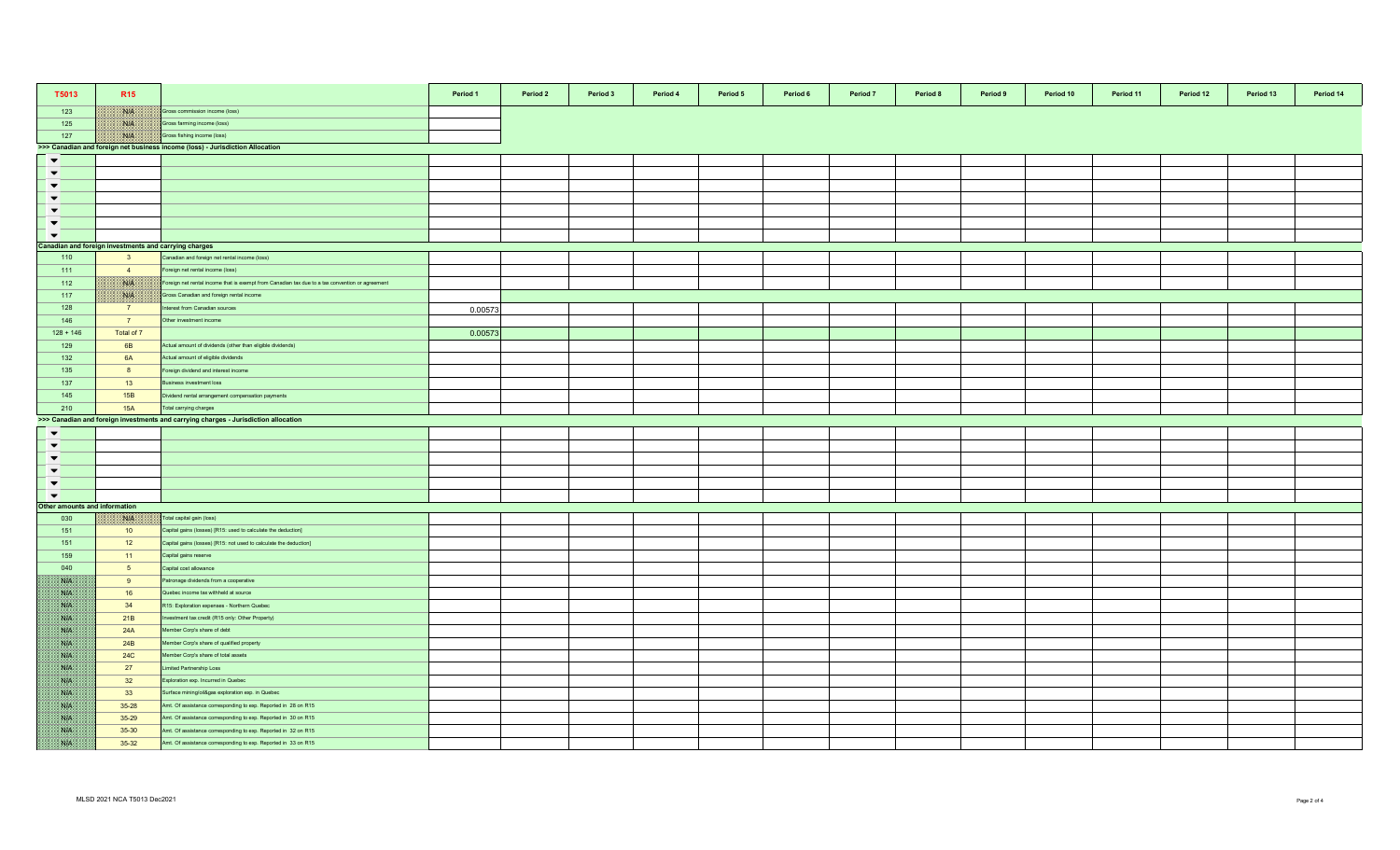| T5013                          | R <sub>15</sub>                                                                                                 |                                                                         | Period 1 | Period 2 | Period 3 | Period 4 | Period 5 | Period 6 | Period 7 | Period 8 | Period 9 | Period 10 | Period 11 | Period 12 | Period 13 | Period 14 |
|--------------------------------|-----------------------------------------------------------------------------------------------------------------|-------------------------------------------------------------------------|----------|----------|----------|----------|----------|----------|----------|----------|----------|-----------|-----------|-----------|-----------|-----------|
| NK                             | 35-33                                                                                                           | Amt. Of assistance corresponding to exp. Reported in 33 on R15          |          |          |          |          |          |          |          |          |          |           |           |           |           |           |
| W                              | 35-34                                                                                                           | Research amt. of assistance corresponding to exp. Reported in 34 on R15 |          |          |          |          |          |          |          |          |          |           |           |           |           |           |
| NB                             | 42                                                                                                              | Percentage of business carried on in Quebec by the partnership          |          |          |          |          |          |          |          |          |          |           |           |           |           |           |
| 171                            | 17                                                                                                              | Foreign tax paid on non-business income                                 |          |          |          |          |          |          |          |          |          |           |           |           |           |           |
| 172                            | 18                                                                                                              | Foreign tax paid on business income                                     |          |          |          |          |          |          |          |          |          |           |           |           |           |           |
| 173                            | 28                                                                                                              | Cdn Exploration Expenses (CEE)                                          |          |          |          |          |          |          |          |          |          |           |           |           |           |           |
| 174                            | 29                                                                                                              | Cdn Development expenses (CDE)                                          |          |          |          |          |          |          |          |          |          |           |           |           |           |           |
| 175                            | 30 <sup>°</sup>                                                                                                 | Cdn Oil and gas property exp (COPGE)                                    |          |          |          |          |          |          |          |          |          |           |           |           |           |           |
| 176                            | 31                                                                                                              | Foreign exploration and development expenses (FEDE)                     |          |          |          |          |          |          |          |          |          |           |           |           |           |           |
| 182                            | 19                                                                                                              | Eligible amount of charitable donations                                 |          |          |          |          |          |          |          |          |          |           |           |           |           |           |
| 183                            | 20                                                                                                              | Eligible amount of cultural and ecological gifts                        |          |          |          |          |          |          |          |          |          |           |           |           |           |           |
|                                | >>> Other amounts and information - T5013 jurisdiction allocation and R15 complementary information<br><b>F</b> |                                                                         |          |          |          |          |          |          |          |          |          |           |           |           |           |           |
|                                |                                                                                                                 |                                                                         |          |          |          |          |          |          |          |          |          |           |           |           |           |           |
| <b>TIME</b>                    |                                                                                                                 |                                                                         |          |          |          |          |          |          |          |          |          |           |           |           |           |           |
| <b>PARTS</b>                   |                                                                                                                 |                                                                         |          |          |          |          |          |          |          |          |          |           |           |           |           |           |
| $\blacksquare$                 |                                                                                                                 |                                                                         |          |          |          |          |          |          |          |          |          |           |           |           |           |           |
| $\mathbf{r}$                   |                                                                                                                 |                                                                         |          |          |          |          |          |          |          |          |          |           |           |           |           |           |
| <b>P</b>                       |                                                                                                                 |                                                                         |          |          |          |          |          |          |          |          |          |           |           |           |           |           |
| $\rightarrow$                  |                                                                                                                 |                                                                         |          |          |          |          |          |          |          |          |          |           |           |           |           |           |
| $\sim$                         |                                                                                                                 |                                                                         |          |          |          |          |          |          |          |          |          |           |           |           |           |           |
| $\sim$                         |                                                                                                                 |                                                                         |          |          |          |          |          |          |          |          |          |           |           |           |           |           |
|                                |                                                                                                                 | <b>Renounced Canadian exploration and development expenses</b>          |          |          |          |          |          |          |          |          |          |           |           |           |           |           |
| 190                            | 60                                                                                                              | Cdn exploration expense - renunciation                                  | 24.81617 |          |          |          |          |          |          |          |          |           |           |           |           |           |
| 191                            | 61                                                                                                              | Cdn development expense - renunciation                                  |          |          |          |          |          |          |          |          |          |           |           |           |           |           |
| 192                            | BUS.                                                                                                            | Cdn exploration expense - assistance                                    |          |          |          |          |          |          |          |          |          |           |           |           |           |           |
| 193                            | NB                                                                                                              | Cdn development expense - assistance                                    |          |          |          |          |          |          |          |          |          |           |           |           |           |           |
| 196                            | <b>NIK</b>                                                                                                      | Reduction - Portion subject int. free                                   |          |          |          |          |          |          |          |          |          |           |           |           |           |           |
| 194                            | W                                                                                                               | Amount - Exp qualifying for ITC                                         | 24.81601 |          |          |          |          |          |          |          |          |           |           |           |           |           |
| 195                            | WIN                                                                                                             | Amount - Portion subject int. free                                      |          |          |          |          |          |          |          |          |          |           |           |           |           |           |
| 197                            | NIA                                                                                                             | BC - Expenses - Tax Credit                                              | 6.97700  |          |          |          |          |          |          |          |          |           |           |           |           |           |
| 198                            | NA                                                                                                              | SK - Expenses - Tax Credit                                              | 1.91185  |          |          |          |          |          |          |          |          |           |           |           |           |           |
| 199                            | <b>NOTE</b>                                                                                                     | MB - Expenses - Tax Credit                                              |          |          |          |          |          |          |          |          |          |           |           |           |           |           |
| 200                            | <b>ISLA</b>                                                                                                     | ON - Expenses - Tax Credit                                              | 6.72944  |          |          |          |          |          |          |          |          |           |           |           |           |           |
| NB                             | 62                                                                                                              | Quebec Exploration Expense                                              |          |          |          |          |          |          |          |          |          |           |           |           |           |           |
| NK                             | 63                                                                                                              | Quebec surface mining exploration or oil and gas exploration expenses   |          |          |          |          |          |          |          |          |          |           |           |           |           |           |
| <b>SATIS</b>                   | 64                                                                                                              | Exploration expenses - Northern Quebec                                  |          |          |          |          |          |          |          |          |          |           |           |           |           |           |
| NB                             | 65                                                                                                              | Security issues expenses                                                |          |          |          |          |          |          |          |          |          |           |           |           |           |           |
| NK                             | 66-60                                                                                                           | Amt. of assistance corresponding to exp. reported in 60                 |          |          |          |          |          |          |          |          |          |           |           |           |           |           |
| <b>SYLVEN</b>                  | 66-61                                                                                                           | Amt. of assistance corresponding to exp. reported in 61                 |          |          |          |          |          |          |          |          |          |           |           |           |           |           |
| NK                             | 66-62                                                                                                           | Amt. of assistance corresponding to exp. reported in 62                 |          |          |          |          |          |          |          |          |          |           |           |           |           |           |
| NB                             | 66-63                                                                                                           | Amt. of assistance corresponding to exp. reported in 63                 |          |          |          |          |          |          |          |          |          |           |           |           |           |           |
| WH                             | 66-64                                                                                                           | Amt. of assistance corresponding to exp. reported in 64                 |          |          |          |          |          |          |          |          |          |           |           |           |           |           |
| <b>Tax Shelter Information</b> |                                                                                                                 |                                                                         |          |          |          |          |          |          |          |          |          |           |           |           |           |           |
| 201                            | 50                                                                                                              | Number of units acquired                                                | 1.00000  |          |          |          |          |          |          |          |          |           |           |           |           |           |
| 202                            | 51                                                                                                              | Cost per unit                                                           | 25.00000 |          |          |          |          |          |          |          |          |           |           |           |           |           |